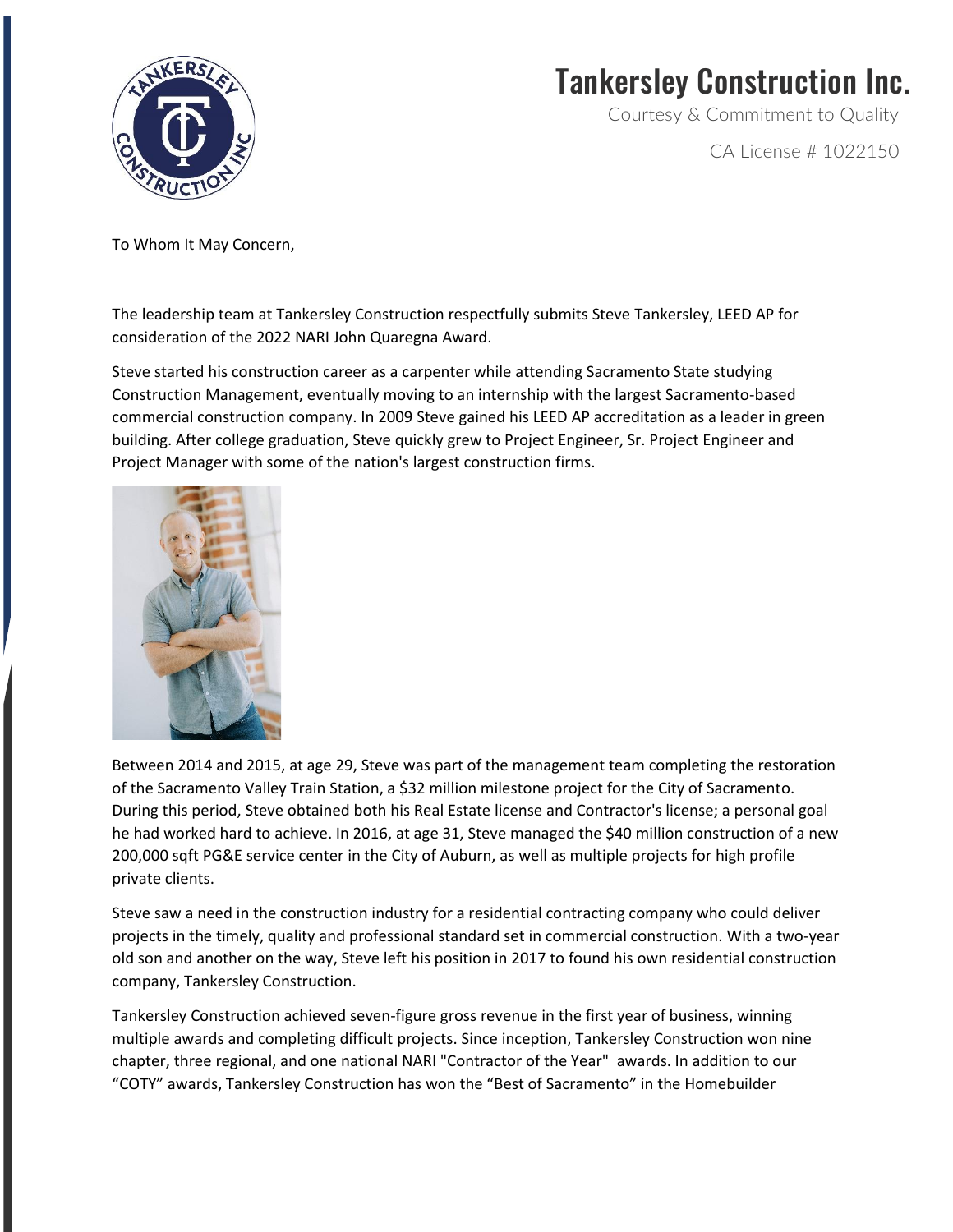

## Tankersley Construction Inc.

Courtesy & Commitment to Quality

CA License # 1022150

Category for 2021, and continues to lead the industry by promoting quality project execution in the Sacramento Region.

In large part due to Steve's leadership efforts, Tankersley Construction has grown to nine full time employees and seven trucks on the road. Furthermore, gross revenue has grown 333% since 2018, marking Tankersley Construction as one of the fastest growing companies in the Sacramento region.

Steve and his wife, Heather, have been featured in several podcasts and publications with Buildertrend, AFT Construction, Remodelers Advantage, and the Tim Faller Show. These publications have given the Tankersley's a platform to promote excellence in our industry, as well as to provide key brand building for Tankersley Construction. Steve's passion for delivering excellence in residential construction can be seen in the "Tim Faller Show" podcast here:

## <https://thetimfallershow.com/ep-84-residential-vs-commercial-construction-with-steve-tankersley/>

In 2014 Steve joined the board of the Construction Management Chapter of the Sacramento State University Alumni Association. in 2016 Steve was voted as board president, and doubled the chapter membership through his direct efforts. In 2016 and 2017 Steve coached Sacramento State construction management students for the Reno Competition, an annual competition of the best students from universities across the country. Steve remains active in the Construction Management program at CSU Sacramento; Tankersley Construction employs interns from the department to provide real-world working experience.

Steve joined NARI in 2018 and quickly became integrated in the local chapter, winning two COTY awards in the first year of membership. Steve was nominated and elected to the NARI Sacramento Chapter board in 2021, and re-elected for 2022. Steve's board position allows him to pursue his goal of increasing membership, as well as charitable and networking opportunities for NARI in the region.

Steve is an active member in both the professional and local community, and has a passion to excel in all organizations and associations he is a part of. As a board member and eventually board president of the Construction Management chapter of the Sacramento State University Alumni Association, Steve doubled membership by increasing events and fundraising opportunities aimed at supporting the university student programs such as the Reno competition. Steve has organized events with both the CM Alumni chapter and Sacramento Regional Builders' Exchange NEXT group, aimed at increasing membership in both organizations.

Steve coached Construction Management students after work and weekends in both 2016 and 2017 to prepare them for the Reno competition; an annual competition of students from across the country. In 2015, Steve founded the "Folsom Dog Owners Group"; a group which has grown to over 3,600 members members, and holds local events and meetups aimed at increasing community interaction in Steve's home of Folsom.

Steve is excited for the future of Tankersley Construction and values the leadership opportunities provided through his board position at NARI. Steve strives for excellence in all organizations he is a part